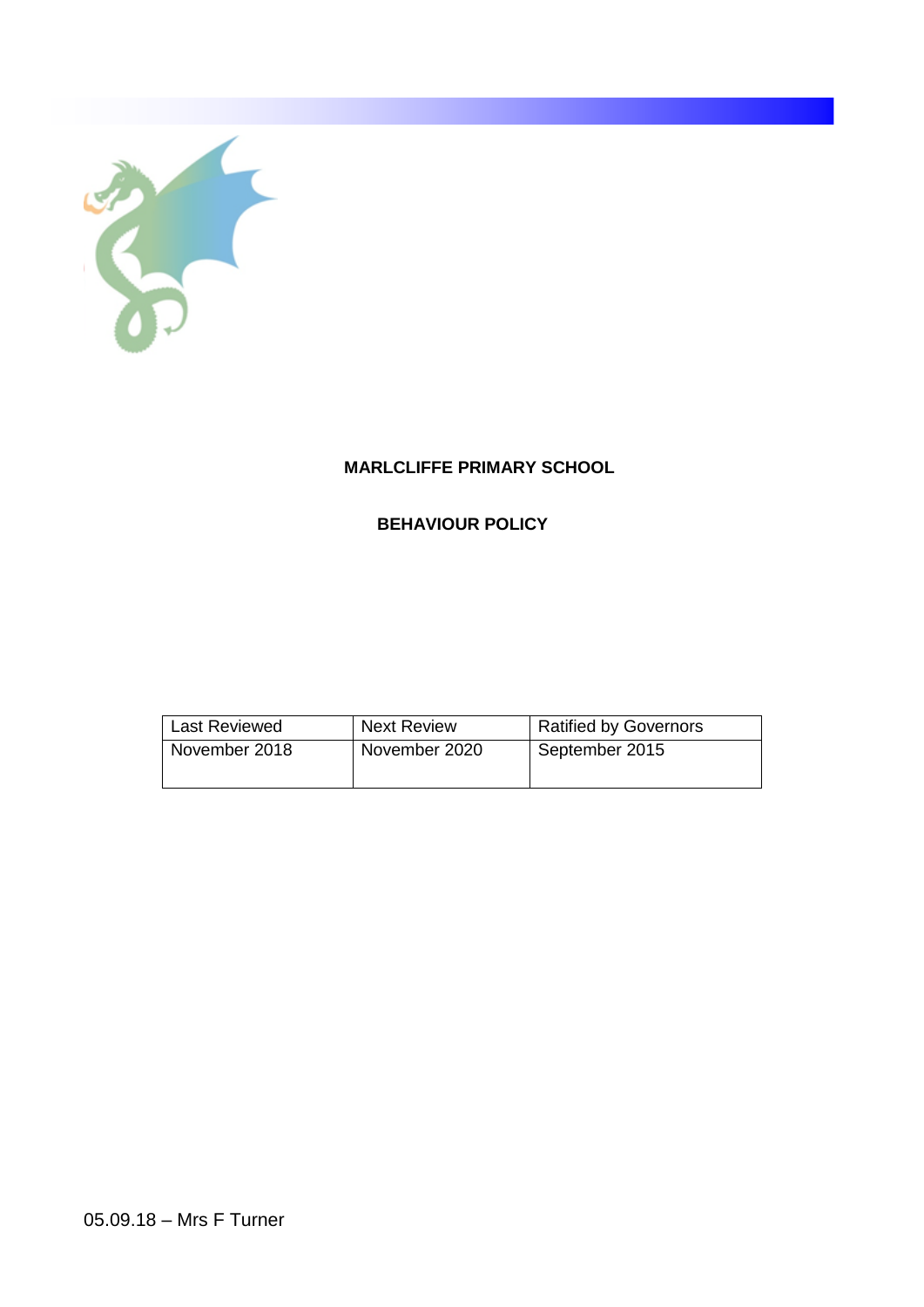Putting *children* first in every action and decision

# **Ethos**

- $1<sup>1</sup>$ The behaviour policy at Marlcliffe is applicable to all who are involved with the school. It recognises the need to teach children lifelong behaviours which help them to be the best version of themselves. It encompasses four main themes:
	- ❖ Resilience
	- ❖ Resourcefulness
	- ❖ Respectful
	- ❖ Recognise self-worth



 $I$  will...

- persevere when things get hard
- be patient
- learn from my mistakes
- be positive
- concentrate hard
- show courage
- be determined



### $I$  will...

- work collaboratively
- $\blacksquare$  think creatively
- $\blacksquare$  problem solve
- $\blacksquare$  take risks
- $\blacksquare$  be adaptable/flexible
- $\blacksquare$  make decisions



 $I$  will...

- $\blacksquare$  be kind
- $\blacksquare$  be fair
- be a considerate communicator
- show good manners
- $\blacksquare$  be honest
- $\blacksquare$  be tolerant
- respect differences



Recognise self-worth

 $I$  will...

- **believe in myself**
- $\blacksquare$  be confident
- $\blacksquare$  be motivated
- show self-control
- keep myself safe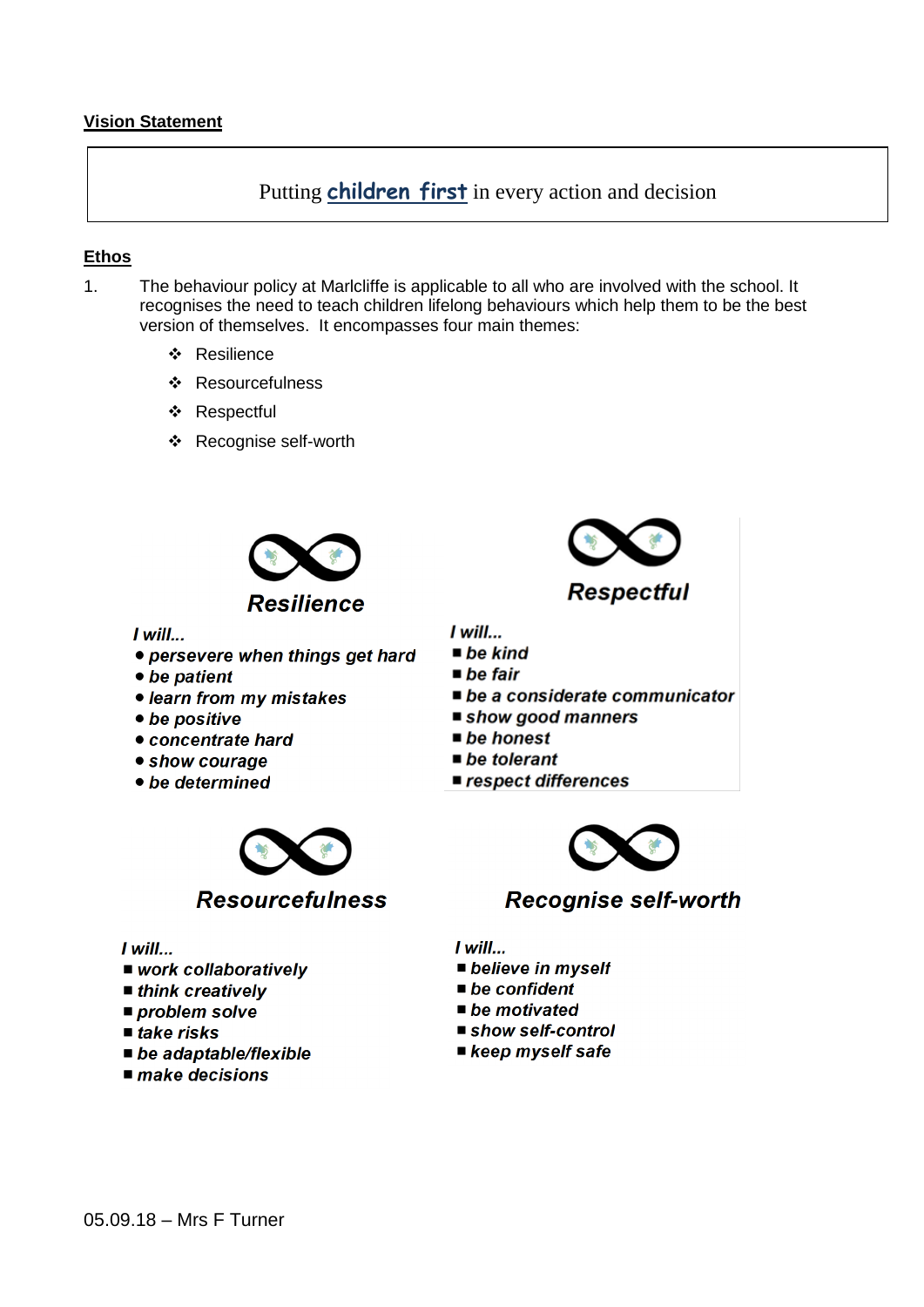The children in FS and KS1 are not taught about the themes in as much detail.

However, all children are explicitly taught how to achieve these themes during lessons and in assemblies. All members of staff refer to these during interactions with the children and the staff also model these behaviours throughout the school day.

All strands of behaviour management at Marlcliffe school work together to establish the above ethos. We hope that by having character based rules, we can prepare our children for the demands of an ever evolving world.

# **Whole school behaviour strategies.**

2. These are consistently applied from FS to Y6 although details/wordings take account of age appropriateness

3. Parents will be requested to work together with school to ensure best behaviours and therefore the best learning environment for their child. They will have access to

the behaviour policy on the school website; they can also request a paper copy

4. In FS, children are reminded of the expected behaviour, moved to work with an adult or for more serious or defiant behaviour they may be given Time Out within their own classroom. They are asked to sit on a red square and are given a 5 minute timer. Parents are always informed if their child has been given a Time Out.

- 5. Behaviour strategies include:
	- a) **Red Box System** which is used in every KS1 and KS2 class, it is used to promote a good teaching and learning environment. It is based on a 3 strike system:
		- ❖ Children are first given a verbal warning
		- $\div$  Then their name is placed outside the red box
		- $\div$  Finally, their name is put inside the Red Box and they then lose their next morning break-time. They are sent to 'Time Out' in the KS1 Hall where their name is recorded in the file – this file is monitored by SLT. If a child's name is in more than 6X in a half term, this initiates a letter home to parents and the child's behaviour will be monitored more closely by a member of the SLT
		- The children are given a fresh start each lesson although a child's name remains in the box until they have completed their 'time out' which means a child could end up in the box on more than one occasion/day (but this is unusual for children at Marlcliffe)
	- b) Sanctions

 It is at staff's discretion to use sanctions. This is used for more serious or persistent inappropriate behaviour e.g. being in Time Out twice in one week or for not being tolerant of differences. Sanctions takes place on a Friday lunchtime (12pm – 12.30pm) and is supervised by the Deputy Head

- c) Golden Certificates are given to individual children (for reasons linked to the school's lifelong learning behaviours). These are awarded in Thursday's 'achievement assemblies'
- d) Whole class rewards for all the children in a class displaying consistent positive behaviours e.g. a visit to the secret garden/ extra playtime

### **Classroom behaviour strategies**

- 6. **Positive** behaviour is recognised and rewarded, both individually and as a class, through individual house points, stickers and certificates
- 7. These may vary for different year groups, acknowledging that a change of strategy can be a good incentive and new motivation for children. The strategy may be for individual children or as a peer group initiative within the classroom
	- Teacher and class agree basic class rules, which incorporate the lifelong behaviours
	- Teachers will decide an age appropriate strategy e.g. Marble jars, raffle tickets etc.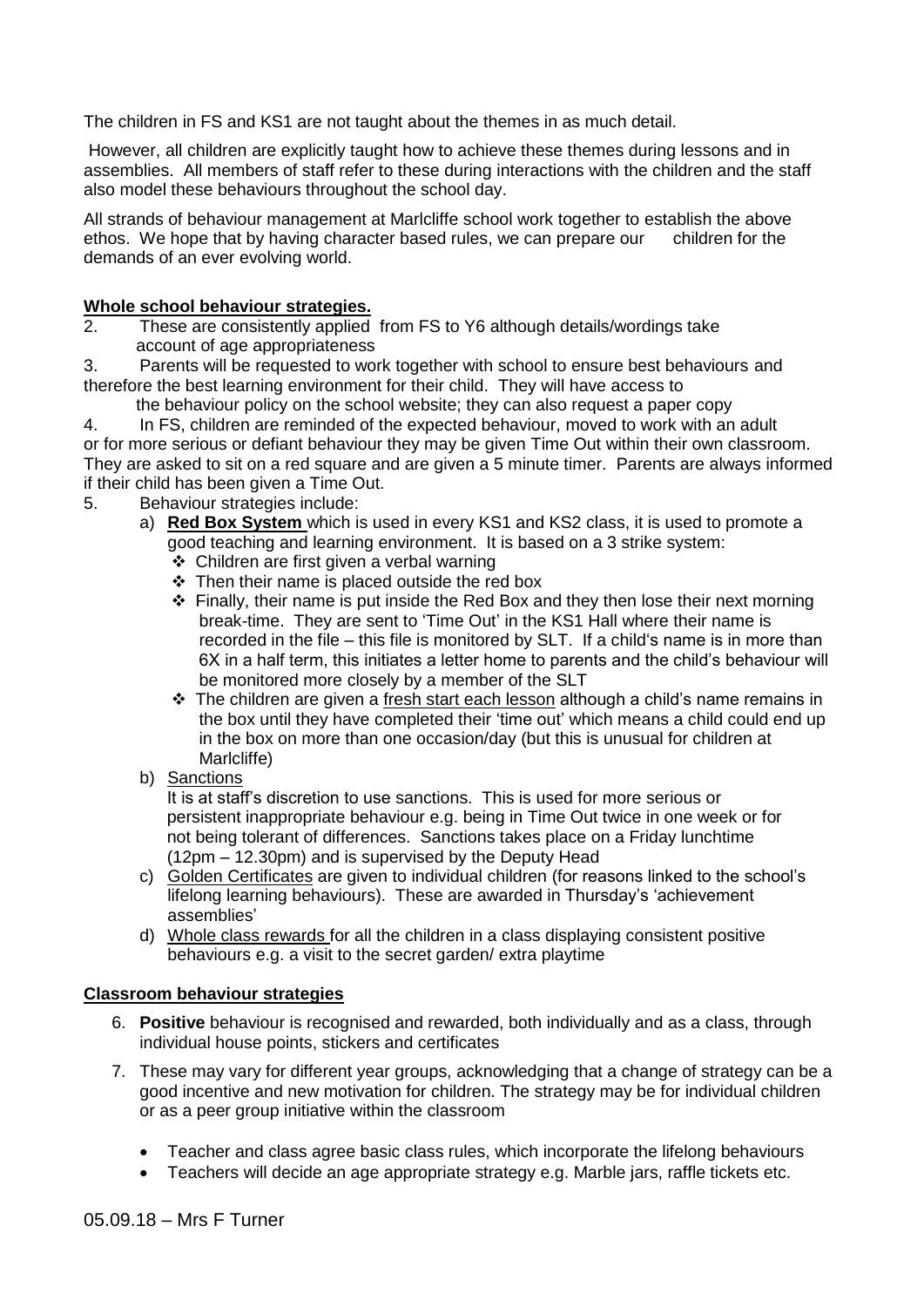# **Individual behaviour**

- 8. A small number of children may have specific difficulties with behaviour. These children should operate as far as possible within the above systems, but with extra input from their own teacher, phase leaders, learning mentor, teaching assistants, parents and SLT
- 9. This is likely to involve individual target sheets/ behaviour programmes; it may include risk assessments and the involvement of outside agencies. The school will work alongside the LA and other agencies to ensure that Marlcliffe remains an inclusive school whilst also ensuring the safety of all children/staff
- 10. Senior managers have had TEAM TEACH (positive handling) training and so have those adults who work with more vulnerable children. They are able to use positive handling strategies if necessary. TEAM TEACH supports Marlcliffe's philosophy of a holistic approach and promotes positive/protective handling strategies. A huge emphasis is placed upon preventing and de-escalating situations before intervention becomes necessary. However Section 93 of the Education and Inspections Act 2006, recognises that there may be times when staff are left with no other option but to restrain a child if the child is:
- Committing an offence
- Causing personal injury to, or damage to property of, any person (including themselves)
- Prejudicing the maintenance of good order and discipline at the school or among any pupils receiving education at the school

TEAM TEACH techniques seek to avoid injury to the child but it is possible that bruising/scratches may occur accidently, and these will not be seen as a failure of technique but as a regrettable, yet infrequent side effect, of ensuring that all children/staff remain safe. All incidents of positive handling will be recorded and parents will be notified that the technique has had to be used.

### **Isolation**

11. Isolation will be used for more severe incidents of inappropriate behaviour e.g. fighting. Children will be made to work in silence alongside a member of the SLT - in their office or the Conference Room. The child will be given age appropriate work to complete and the isolation period will be extended if this work is not completed appropriately and to an expected standard. Parents/carers will be informed that their child has been in isolation. The amount of time spent in isolation will depend on the severity of the incident and will therefore be at the SLT's discretion

### **Circumstances leading to an exclusion**

- 12. Exclusions are very unusual at Marlcliffe, and this system is operated according to Government guidance - the same way as in other Primary schools in this city. Most exclusions are for a fixed term, following contact with parents/carers. If the parents/carers cannot be contacted, the exclusion will move forward to the following school day. Exclusions may be used for:
	- Physical violence or verbal abuse against an employee at Marlcliffe
	- Physical violence or verbal abuse against a pupil at Marlcliffe
	- Behaviours that endanger a pupil or employee at Marlcliffe
- 13. It may be deemed necessary to extend a temporary exclusion to up to a period of five school days, depending on the severity of the incident. The Headteacher and the governing body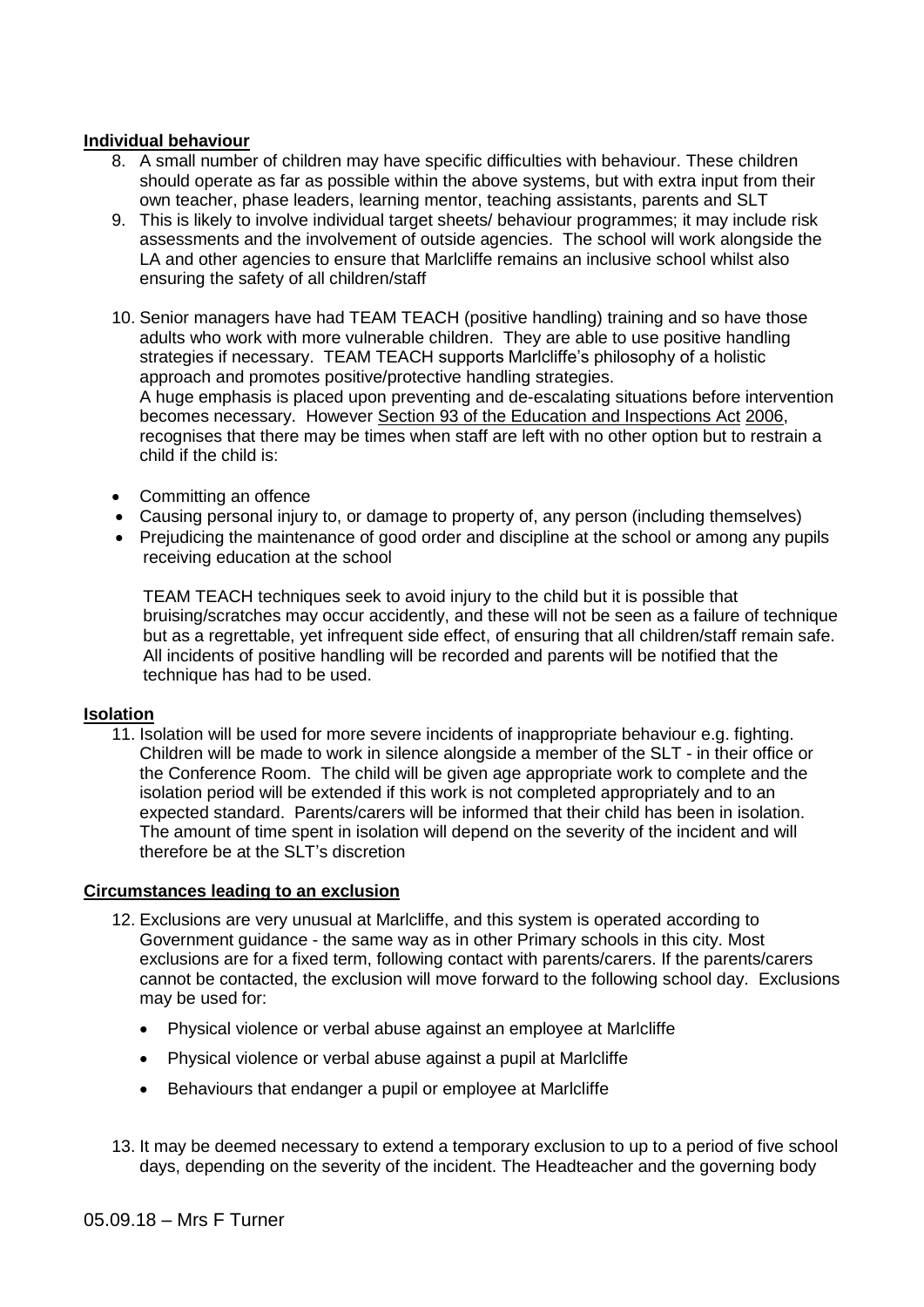have the right to exclude permanently if the circumstances are deemed sufficiently serious, based on recommended criteria including; age and state of health, previous record, difficult external circumstances, parent/ carer or peer pressure, degree, severity and frequency of behaviour, likelihood of behaviour recurring and safety.

(It should be noted that an accumulation of 15 temporary days of exclusion in any one term must, in law, result in permanent exclusion. There are safeguards attached to exclusions, including rights of appeal, and any exclusion letter will indicate these rights and how to appeal against an exclusion)

## **DINNER TIME**

- 14. The same code of conduct is applicable to pupils during lunchtime with some additional and specific playground rules
- 15. Lunchtime rewards Children are given orange balls as a reward for their good behaviour at lunchtime. These are posted into tubes and each year group collects their balls over the period of a week, the winning year group is announced in golden assemblies. The winning group also gets an extra playtime on a Friday afternoon. The lunchtime staff also select an individual child each week for whom they write a lunchtime award; this certificate is again awarded in golden assembly
- 16. Peer mediators (trained) support conflict resolution and positive play
- 17. A lunchtime club (Mrs Mincher's Club) runs each day for those children who find lunchtimes difficult i.e. it aims to develop social skills. The children can only go by invitation from the play-worker/learning mentor but are able to take a friend if they so wish
- 18. The facility to send individuals in to school, to be dealt with by the Senior Leadership Team or teaching staff, is made available for children who are a danger to others or themselves, or are persistently misbehaving
- 19. If a child is showing persistent misbehaviours on the playground, a lunchtime inclusion may occur whereby the child spends their lunchtime with a member of the SLT
- 20. For persistent inappropriate lunchtime behaviour, a lunchtime exclusion may occur. This means the child has to leave the school premises at the end of the morning session and not return until the beginning of the afternoon session (1pm). If the behaviour is repeated it may lead to a longer exclusion
- 21. Going home for lunchtimes may be an agreed strategy with parents as part of a behaviour plan
- 22. Lunchtime staff are informed of children with particular needs; this ensures that their approach and dealings with that child are appropriate and supportive
- 23. SLT meet with the 'senior lunchtime supervisor' daily/weekly to discuss behaviour. The SLT are also available after lunch if lunchtime staff need to speak to someone

### **IMPLICATIONS FOR PARENTS/CARERS AND OTHER ADULTS**

- 24. The safety of our children is paramount and we have put in place procedures to ensure the safety of the children e.g. door locks
- 25. We aim to encourage children to be aware of strangers. For this reason, parents/carers and other adults are requested to go straight to the office to complete their business once they enter the school premises (this does not apply at the start/end of the day)